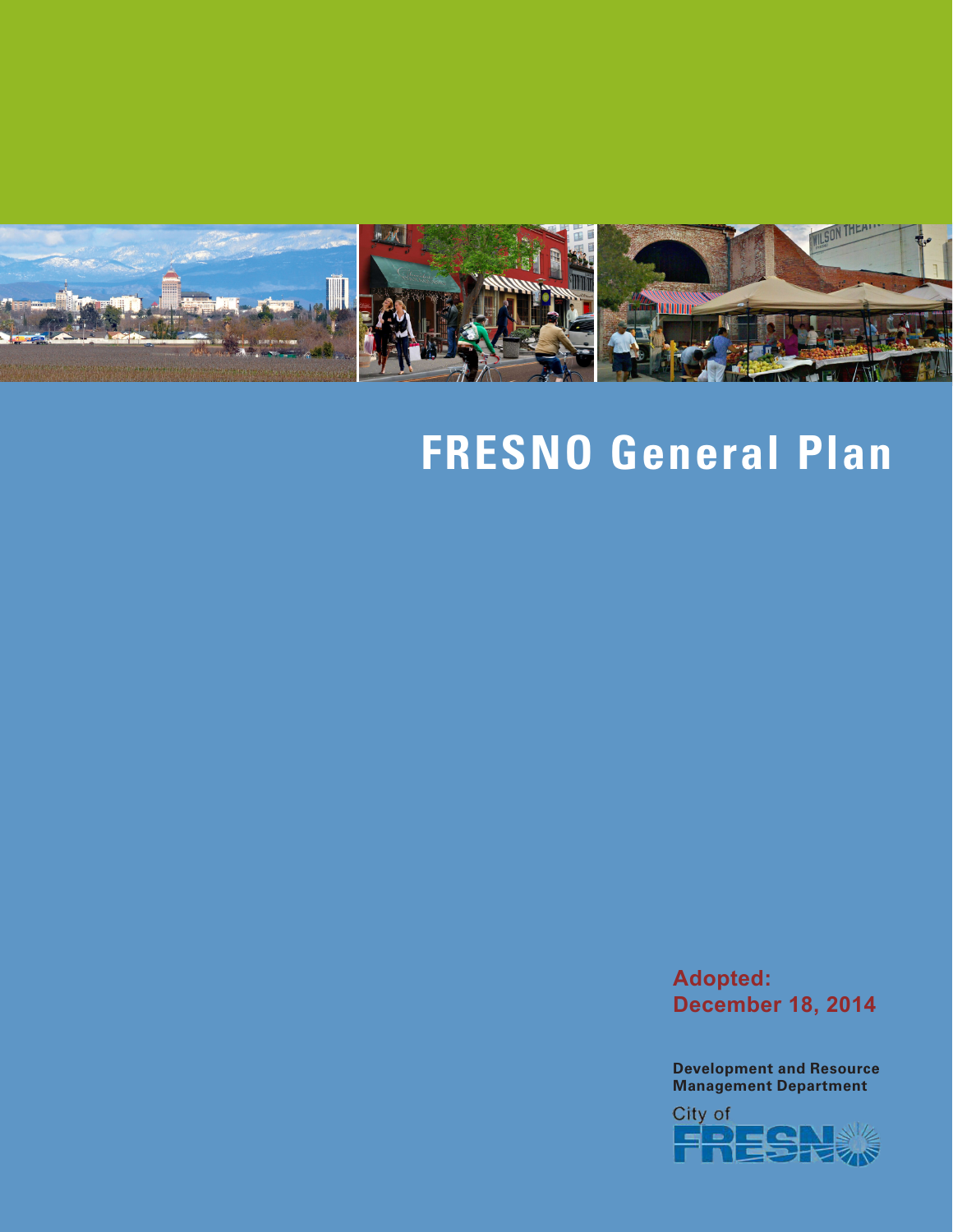#### ACKNOWLEDGEMENTS

#### Mayor

Ashley Swearengin

#### City Council

Blong Xiong Steve Brandau Oliver L. Baines III Paul Caprioglio Sal Quintero Lee Brand Clint Olivier Andreas Borgeas Larry Westerlund

#### Long Range Planning Team

Jennifer Clark, Director Keith Bergthold Trai Her Talia Kolluri

#### City Staff

Byron Beagles Sandra Brock Brock Buche Shannon Chaffin John Dugan John Fox Jill Gormley Karana Hattersley-Drayton Steve Hogg

#### Consulting Team

Dyett & Bhatia (Lead Consultant) Calthorpe Associates

#### General Plan Citizens Committee

Francine Farber, Co-Chair Eric Payne, Co-Chair Ryan Calvert Austin Ewell III Sameh El Kharbawy Kiel Famellos-Schmidt

#### City Manager

Bruce Rudd Mark Scott

#### Planning Commission

Jaime Holt Serop Torossian Andy Hansen-Smith Luisa Medina Rojelio Vasquez Lawrence Garcia Carey Catalano Randy Reed Rama Dawar

Casey Lauderdale Arnoldo Rodriguez Edward Smith Michelle Zumwalt

Byron Horn Scott Mozier Kevin Norgaard Joseph Oldham Sophia Pagoulatos Martin Querin Mike Reid Scott Tyler Jack VanPatten

Economic and Planning Systems Fehr & Peers, Inc.

Paul Humphrey Gerard Lozano William Eric McComas Ali Nekumanesh Larry Raven

Franklin Spees Darrell Unruh Eric VonBerg

Irma Yepez-Perez James Anders, Intern Alec Kimmel, Intern Charles Harris, Intern Drew Nitschke, Intern Conrad Trembath, Intern

First Carbon Solutions MW Steele Group Inc.

Michael Renberg Mike Wells Louise Yenovkian Nick Yovino Melissa White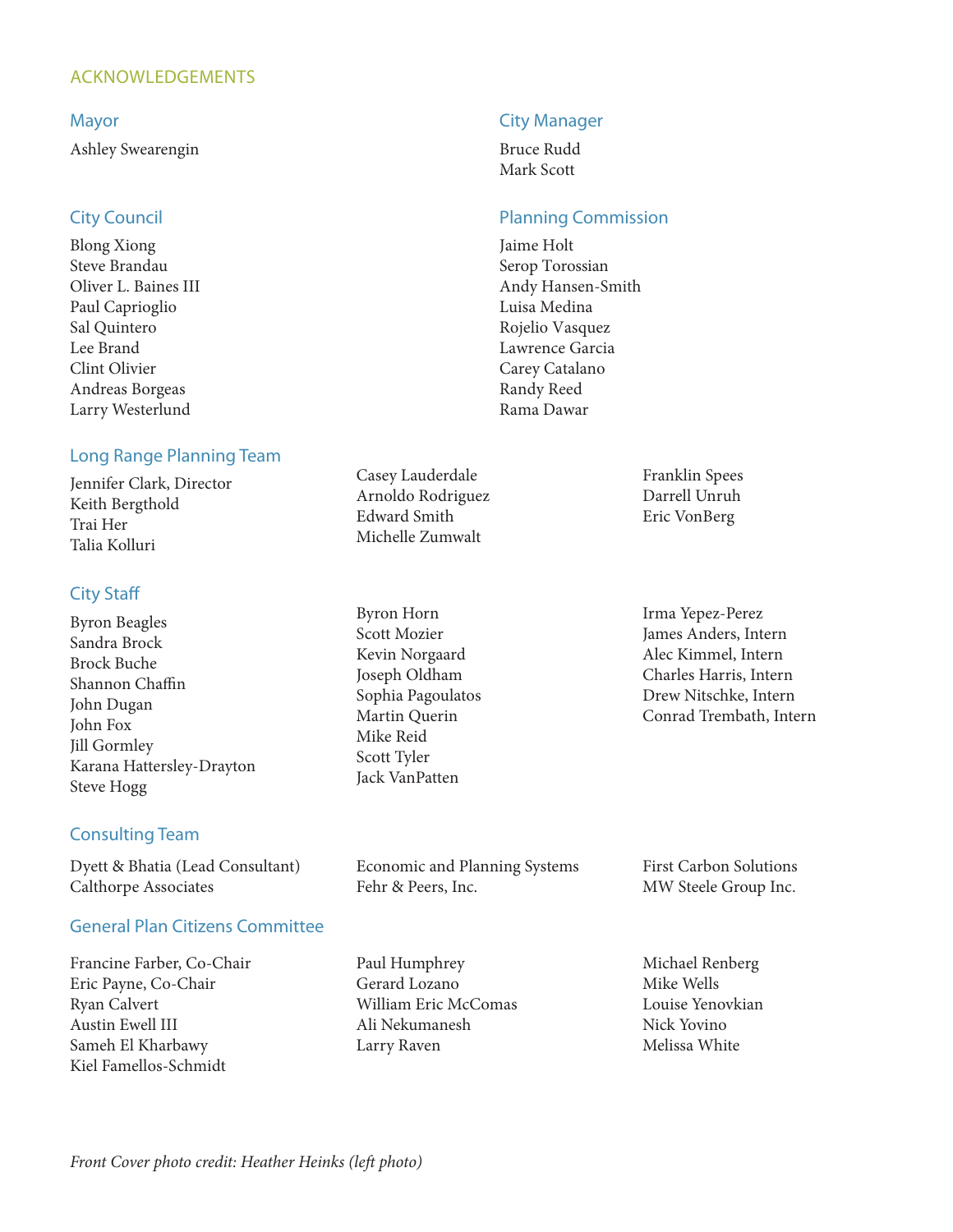## FRESNO General Plan

December 18, 2014

Prepared by:

Development and Resource Management Department

**DYETT & BHATIA Urban and Regional Planners** 

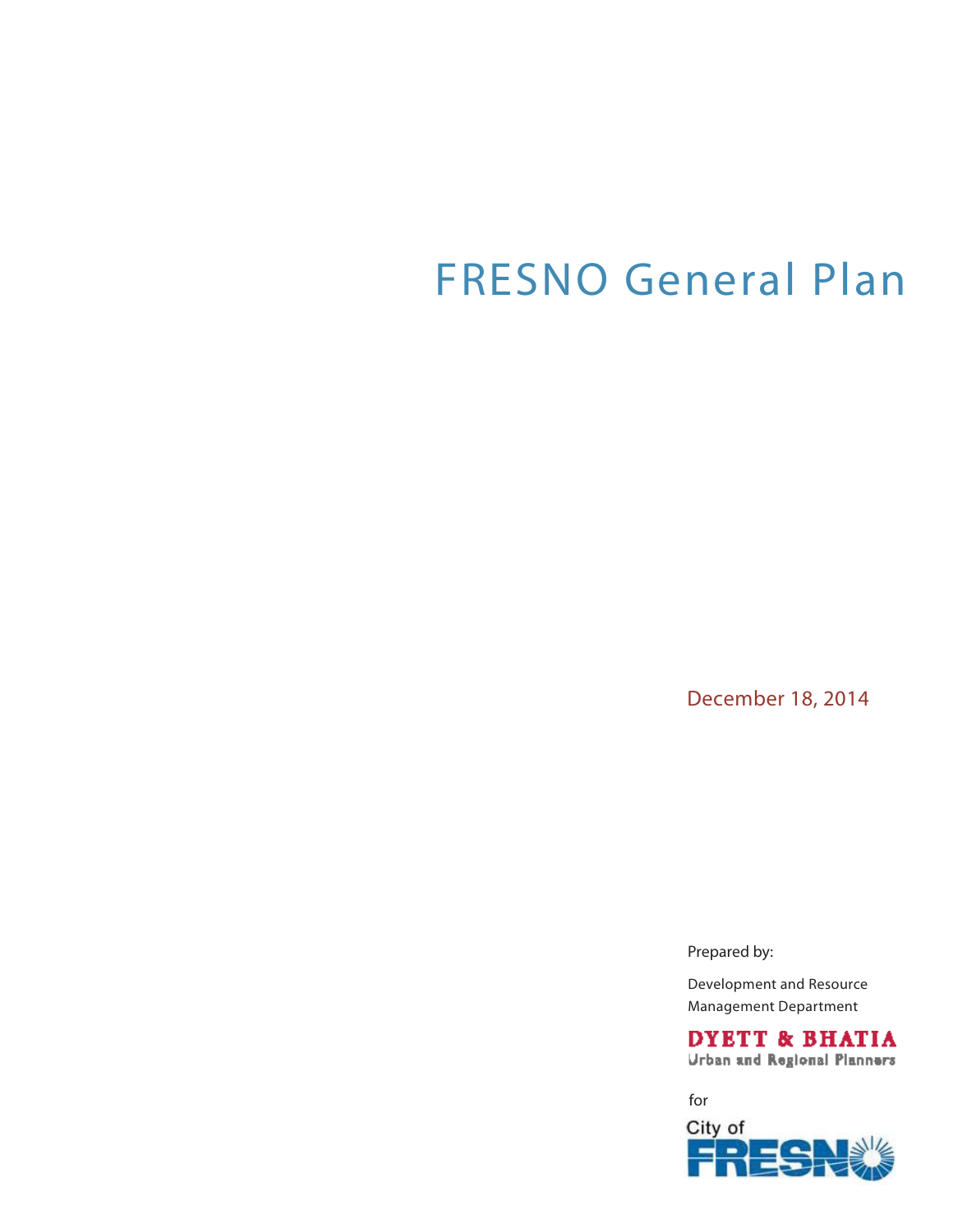### **TABLE OF CONTENTS**

| 1            |                                                           |
|--------------|-----------------------------------------------------------|
| 1.1          |                                                           |
| 1.2          |                                                           |
| 1.3          | Development Under The Plan - Dwellings, Population, and   |
| 1.4          |                                                           |
| 1.5          |                                                           |
| $\mathbf{2}$ | <b>ECONOMIC DEVELOPMENT AND FISCAL SUSTAINABILITY 2-1</b> |
| 2.1          |                                                           |
| 2.2          |                                                           |
| 3            |                                                           |
| 3.1          |                                                           |
| 3.2          |                                                           |
| 3.3          |                                                           |
| 3.4          |                                                           |
| 3.5          |                                                           |
| 3.6          |                                                           |
| 4            |                                                           |
| 4.1          |                                                           |
| 4.2          |                                                           |
| 4.3          |                                                           |
| 4.4          |                                                           |
| 4.5          |                                                           |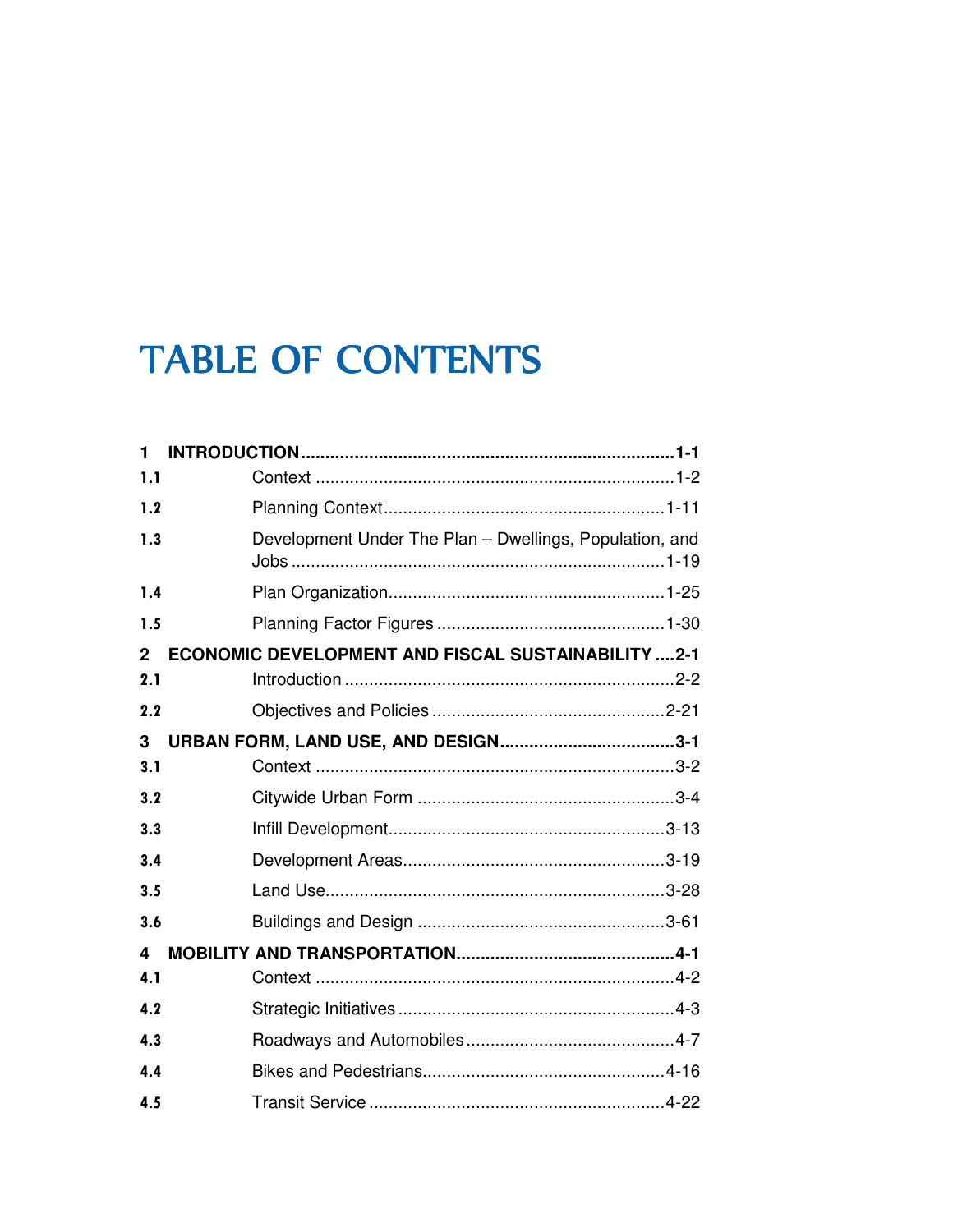| 4.6 |                                                |  |
|-----|------------------------------------------------|--|
| 5   |                                                |  |
| 5.1 |                                                |  |
| 5.2 |                                                |  |
| 5.3 |                                                |  |
| 5.4 |                                                |  |
| 5.5 | Open Space and Biological Resources5-30        |  |
| 5.6 |                                                |  |
| 6   |                                                |  |
| 6.1 |                                                |  |
| 6.2 |                                                |  |
| 6.3 |                                                |  |
| 6.4 |                                                |  |
| 6.5 |                                                |  |
| 6.6 | Disadvantaged Unincorporated Communities  6-30 |  |
| 7   | RESOURCE CONSERVATION AND RESILIENCE7-1        |  |
| 7.1 |                                                |  |
| 7.2 |                                                |  |
| 7.3 | Air Quality and Greenhouse Gas Emissions7-12   |  |
| 7.4 |                                                |  |
| 7.5 |                                                |  |
| 7.6 |                                                |  |
| 7.7 |                                                |  |
| 7.8 |                                                |  |
| 8   | HISTORIC AND CULTURAL RESOURCES ELEMENT8-1     |  |
| 8.1 |                                                |  |
| 8.2 | Citywide Historic and Cultural Preservation8-9 |  |
| 8.3 |                                                |  |
| 9   |                                                |  |
| 9.1 |                                                |  |
| 9.2 |                                                |  |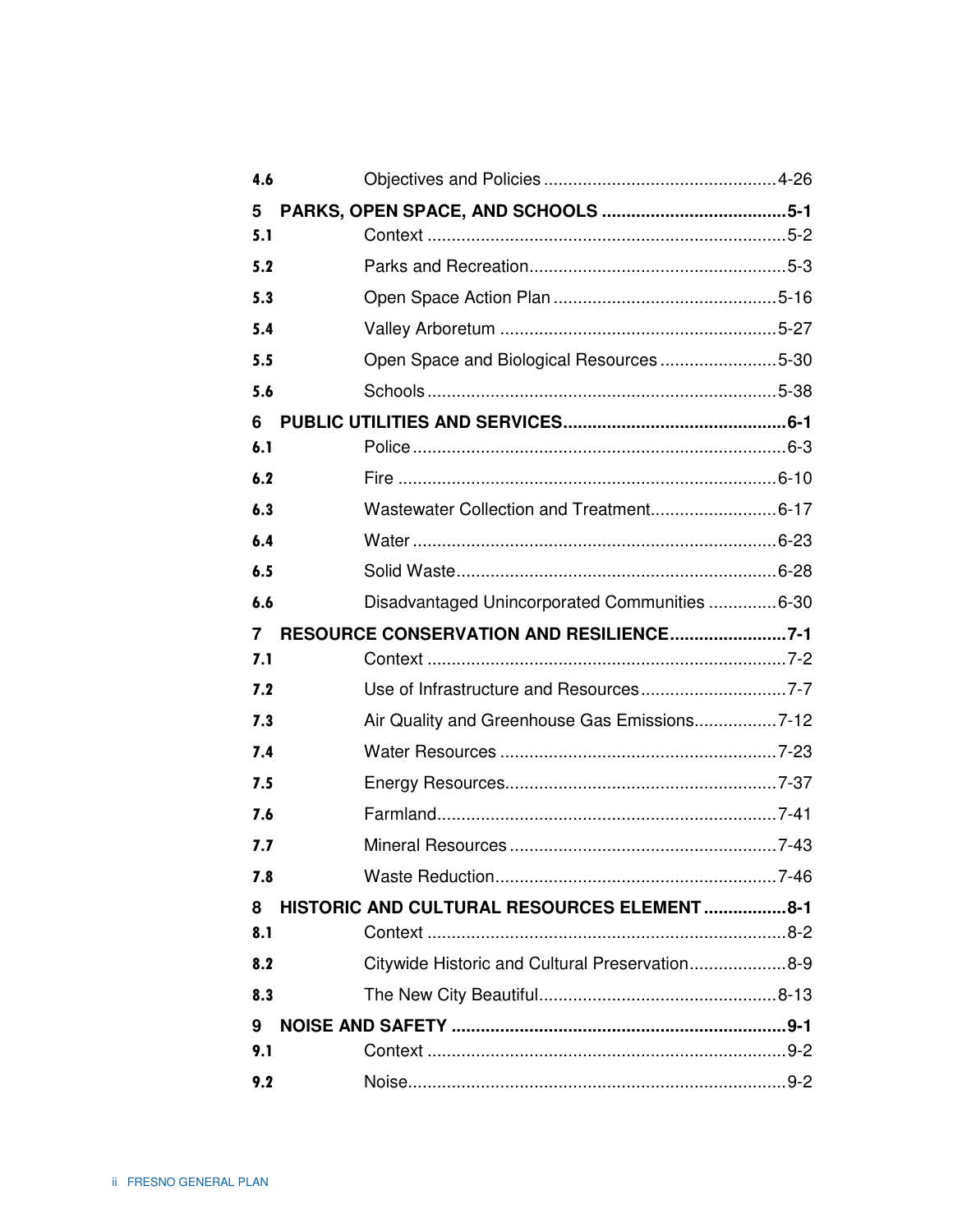| 9.3  |                                                    |
|------|----------------------------------------------------|
| 9.4  |                                                    |
| 9.5  |                                                    |
| 9.6  |                                                    |
| 9.7  |                                                    |
| 9.8  |                                                    |
|      |                                                    |
| 10.1 |                                                    |
| 10.2 |                                                    |
| 10.3 |                                                    |
| 10.4 |                                                    |
| 10.5 |                                                    |
|      | 11 HOUSING ELEMENT CONSISTENCY CHAPTER  11-1       |
|      |                                                    |
| 11.1 |                                                    |
| 11.2 | Consistency with Regional Housing Needs Allocation |
| 11.3 |                                                    |
|      |                                                    |
| 12.1 |                                                    |
| 12.2 |                                                    |
| 12.3 |                                                    |
| 12.4 | Implementation in the Public Realm  12-14          |
| 12.5 | Implementation by the Private Sector 12-16         |
| 12.6 |                                                    |
| 12.7 | Summary of Implementation Actions 12-28            |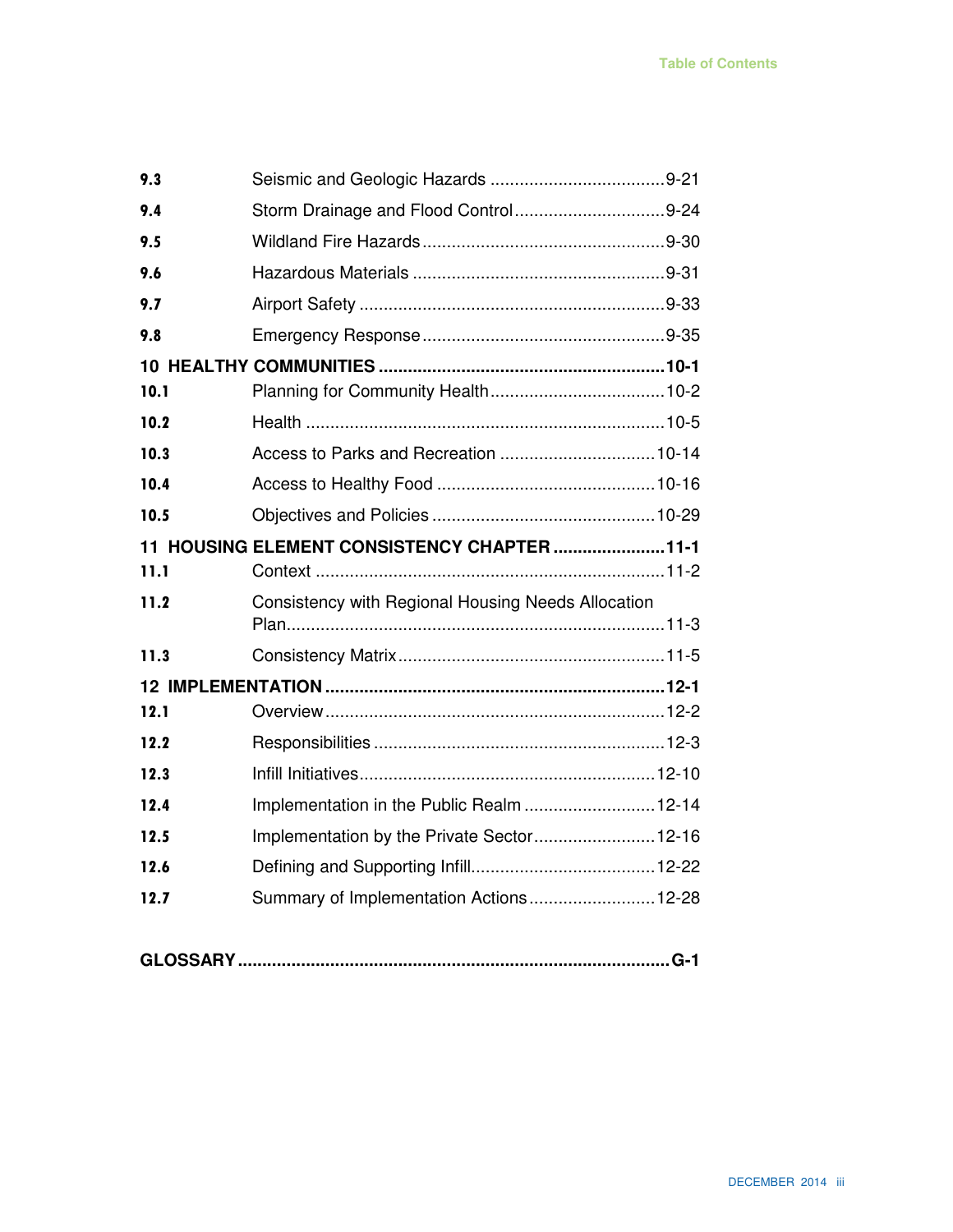### LIST OF FIGURES

| Figure I-1:  |                                                       |  |
|--------------|-------------------------------------------------------|--|
| Figure I-2:  |                                                       |  |
| Figure I-3:  |                                                       |  |
| Figure I-4:  |                                                       |  |
| Figure I-5:  |                                                       |  |
| Figure I-6:  |                                                       |  |
| Figure I-7:  |                                                       |  |
| Figure I-8:  |                                                       |  |
| Figure I-9:  | Linguistically Isolated - English Proficiency in the  |  |
| Figure I-10: |                                                       |  |
| Figure I-11: |                                                       |  |
| Figure I-12: | Employment - Employment By Census Tract  1-34         |  |
| Figure I-13: |                                                       |  |
|              |                                                       |  |
| Figure I-14: | Housing Unit Occupancy Status - Owner And Renter      |  |
| Figure UF-1: | West Development Area Land Use Diagram 3-21           |  |
| Figure UF-2: | Southwest Development Area Land Use Diagram3-23       |  |
| Figure UF-3: | Southeast Development Area Land Use Diagram 3-26      |  |
| Figure LU-1: | Fresno General Plan Land Use Diagram3-31              |  |
| Figure LU-2: |                                                       |  |
| Figure MT-1: |                                                       |  |
| Figure MT-2: |                                                       |  |
|              |                                                       |  |
|              |                                                       |  |
|              |                                                       |  |
|              | Figure POSS-2: River Parkway Trails Access Points5-19 |  |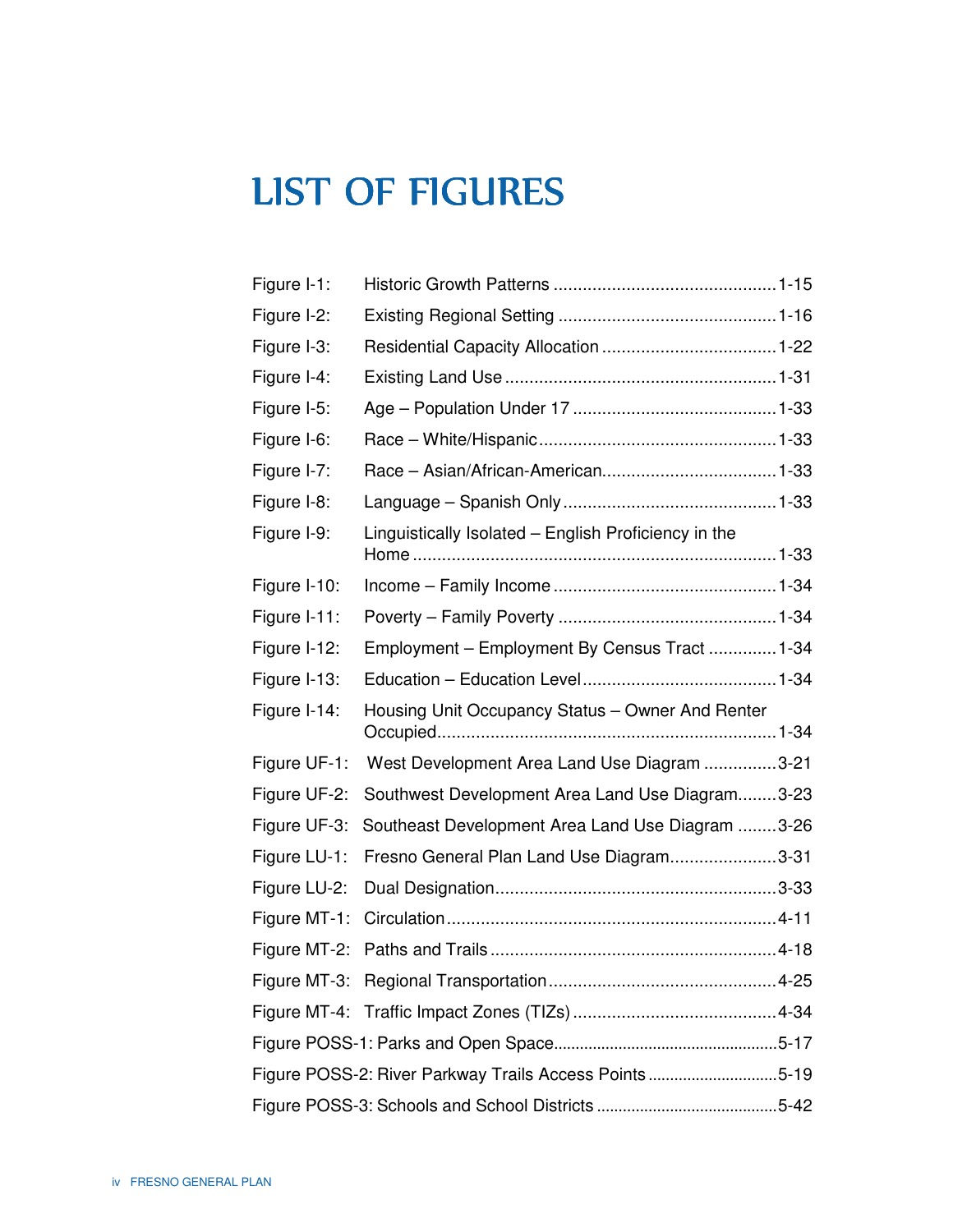|              | Figure PU-2: Existing Water Distribution System6-25                   |
|--------------|-----------------------------------------------------------------------|
|              | Figure PU-3: Existing Regional Groundwater                            |
|              | Figure RC-1: Population Growth vs Depth to Groundwater 7-25           |
|              | Figure RC-2: Existing Kings Subbasin Groundwater Aquifer and          |
| Figure NS-1: |                                                                       |
| Figure NS-2: |                                                                       |
|              | Figure NS-3: Future Noise Contours (Vehicles) 9-12                    |
|              |                                                                       |
|              | Figure NS-4: Existing Fresno Yosemite International Airport Noise and |
| Figure NS-5: | Existing Fresno Chandler Executive Airport Noise and                  |
|              | Figure NS-6: Existing Sierra Skypark Airport Noise and Safety         |
| Figure NS-7: |                                                                       |
| Figure HC-1: |                                                                       |
|              | Figure IM-1: Priority Incentive Areas for Development 12-26           |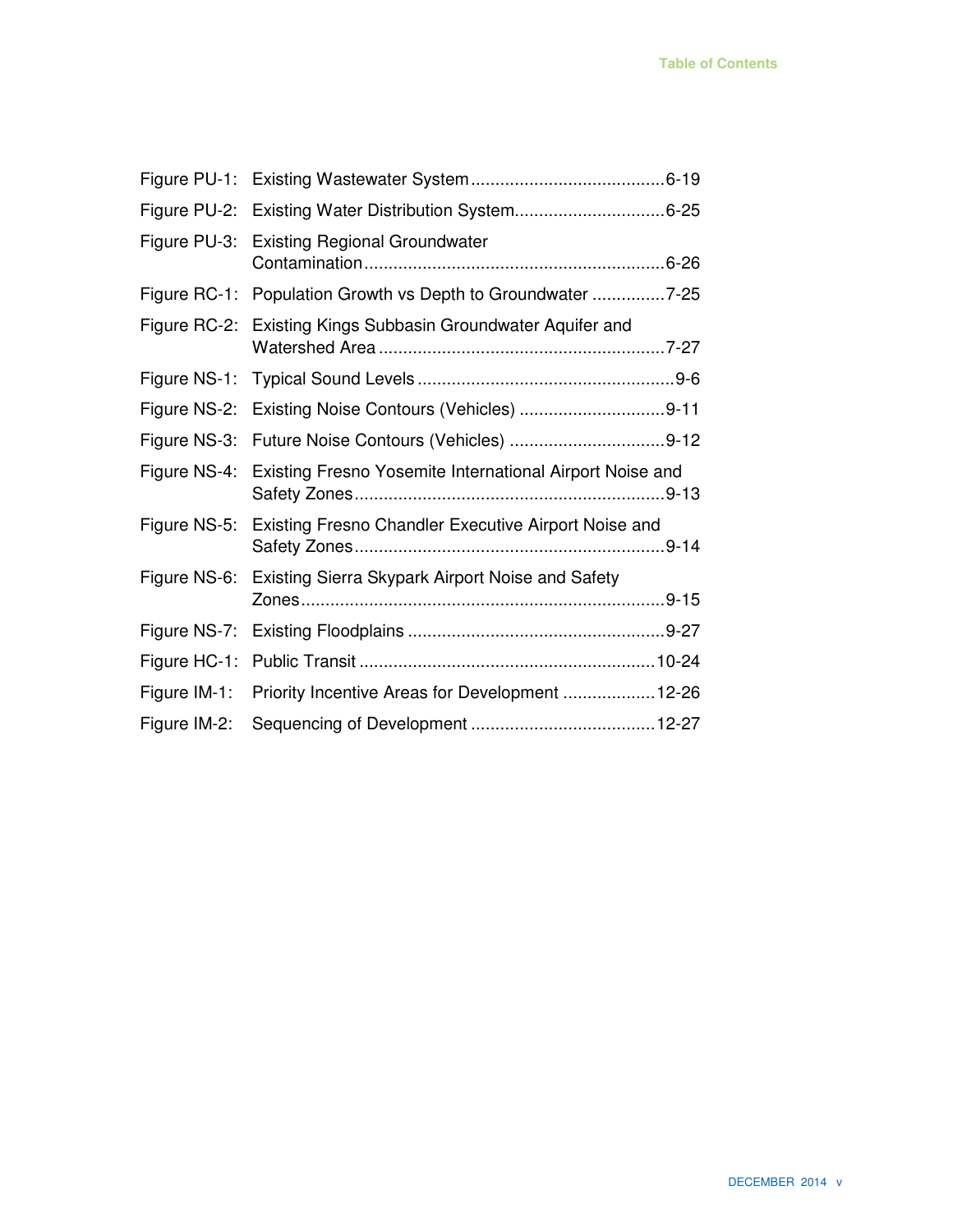### **LIST OF TABLES**

| Table 1-1:        | Required and Optional Elements with Corresponding                                             |
|-------------------|-----------------------------------------------------------------------------------------------|
| <b>Table 1-2:</b> | Residential Development Capacity Under Horizon and                                            |
| Table 1-3:        | Residential Development Capacity Under General Plan                                           |
| Table 1-4:        | Residential Development Capacity Under Buildout (Beyond                                       |
| <b>Table 1-5:</b> | Population Estimate Under Horizon and Buildout 1-24                                           |
| Table 1-6:        | Additional Estimated Non-Residential Floor Area Under                                         |
| Table 2-1:        |                                                                                               |
| <b>Table 2-2:</b> |                                                                                               |
| <b>Table 2-3:</b> |                                                                                               |
| Table 2-4:        |                                                                                               |
| Table 2-5:        | Employment Projections by Type, Fresno County2-9                                              |
| Table 2-6:        | Land Uses in 2035 - Percentage of Floor Area in<br>Downtown and the Broader Planning Area2-12 |
| Table 2-7:        | Screening Criteria for Targeted Industries2-13                                                |
| Table 3-1:        | Citywide Standards for Density and Development<br>$3 - 36$                                    |
| <b>Table 3-2:</b> | Downtown Planning Area Standards for Density and                                              |
| Table 3-3:        | General Plan Land Use Designations and Zone                                                   |
| Table 4-1:        |                                                                                               |
| <b>Table 4-2:</b> | Multi-Modal Level of Service Indicators4-15                                                   |
| <b>Table 4-3:</b> |                                                                                               |
| Table 5-1:        |                                                                                               |
| Table 5-2:        | City Park Space and Ratio Per 1,000 Residents by Park                                         |